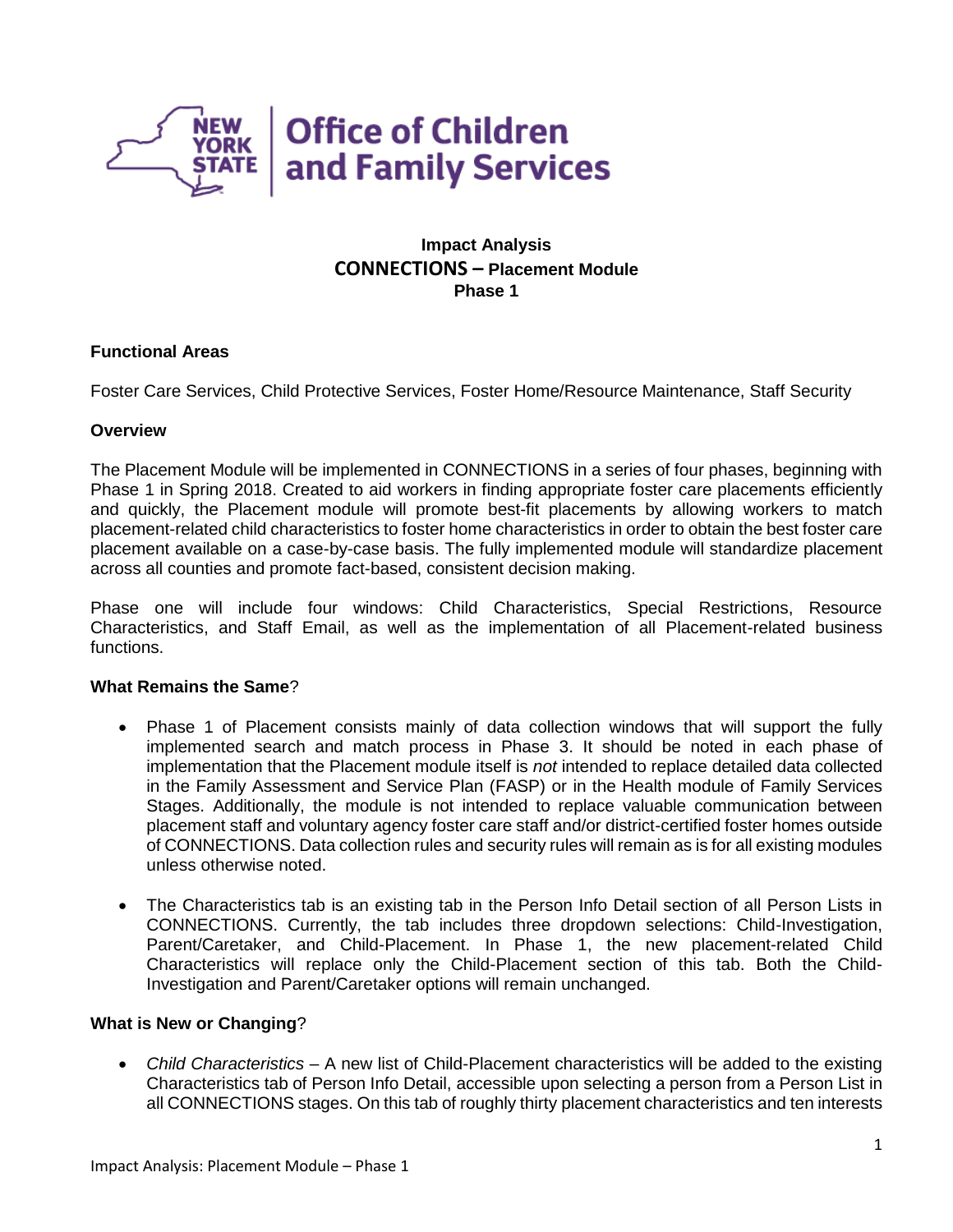and hobbies, users can select, via checkbox, all of the characteristics that apply to a child in anticipation of the search and match functionality that will be implemented in Phase 3. Each Child-Placement characteristic maps directly to a corresponding Resource Characteristic identified on the Foster Home. All historical characteristics (end-dated characteristics that no longer apply to the child) will be displayed on the Person Data report.

Note also that the "No Characteristics Applicable" checkbox, which is standard across all three Characteristics categories, will *not* apply to Child-Placement characteristics. If a Child-Placement characteristic no longer applies to a child, the characteristic will need to be manually unchecked – checking the "No Characteristics Applicable" checkbox will clear characteristics on the Child-Investigation and Parent/Caretaker dropdowns, but have no impact on Child-Placement characteristics.

- *Special Restrictions*  Special Restrictions will be a new tab created off of Person Info Detail, accessible upon selecting a person from a Person List in all CONNECTIONS stages. The tab consists of four specialized child placement restrictions, including the following:
	- $\circ$  Child should not be placed in a home where any children are residing or placed.
	- $\circ$  Child should not be placed in a home where any children of the opposite sex are residing or placed.
	- $\circ$  Child should not be placed in a home where any younger children are residing or placed.
	- $\circ$  Child has significant special needs that require additional care from the foster parents. Child should not be placed in a home where any other child with special needs is residing or placed.

Here, the worker can identify, via checkbox, any extraordinary placement needs that apply to a child. Comments may also be entered for each selected restriction, as needed. Selected restrictions are saved to the child's PID to alert placement workers to the existence of a restriction when placing the child, or later, if they select a resource for a new placement where a child with special restrictions is placed, but the restriction itself will not impact the pool of resources returned in a placement search.

 *Resource Characteristics* – Resource Characteristics will be accessible either as a new tab for a resource returned in a Resource Search, or as an additional left navigation link from a resource's FAD stage. This window will allow users to record characteristics of each resource as they pertain to foster care placement. The window will be used to collect resource characteristics, a list of which directly correspond with child characteristics, in addition to identifying the applicable Local Program Type (ACS only), and whether or not each bed in the home is available or unavailable. Additionally, users can select the languages spoken in the home, as well as indicate whether the home is a Close to Home Resource or an ORRUAC Resource, both of which will flag the resource as inapplicable in a multi-facility foster care placement search.

Any Congregate Care or Regular Foster Care resource that has received or is in the process of receiving certification or approval to provide long or short term housing to children for the purpose of 24-hour care will have access to the Resource Characteristics tab. These resources may include FAD resources that will not be used in the placement matching process. For example, characteristics may be collected on an Approved Relative Home, but this home would never return in a multi-facility placement search. Alternatively, some resources will not have access to the Resource Characteristics tab, including non-FAD resources and Subsidized Housing. For example, Adoption Subsidy homes, although valid FAD resources, would not have access to Resource Characteristics because they fall under the subsidized housing category.

Note here that the number of beds displayed in the home derives from the capacity recorded on the license. Marking a bed as unavailable (due to, for example, a water break in the home which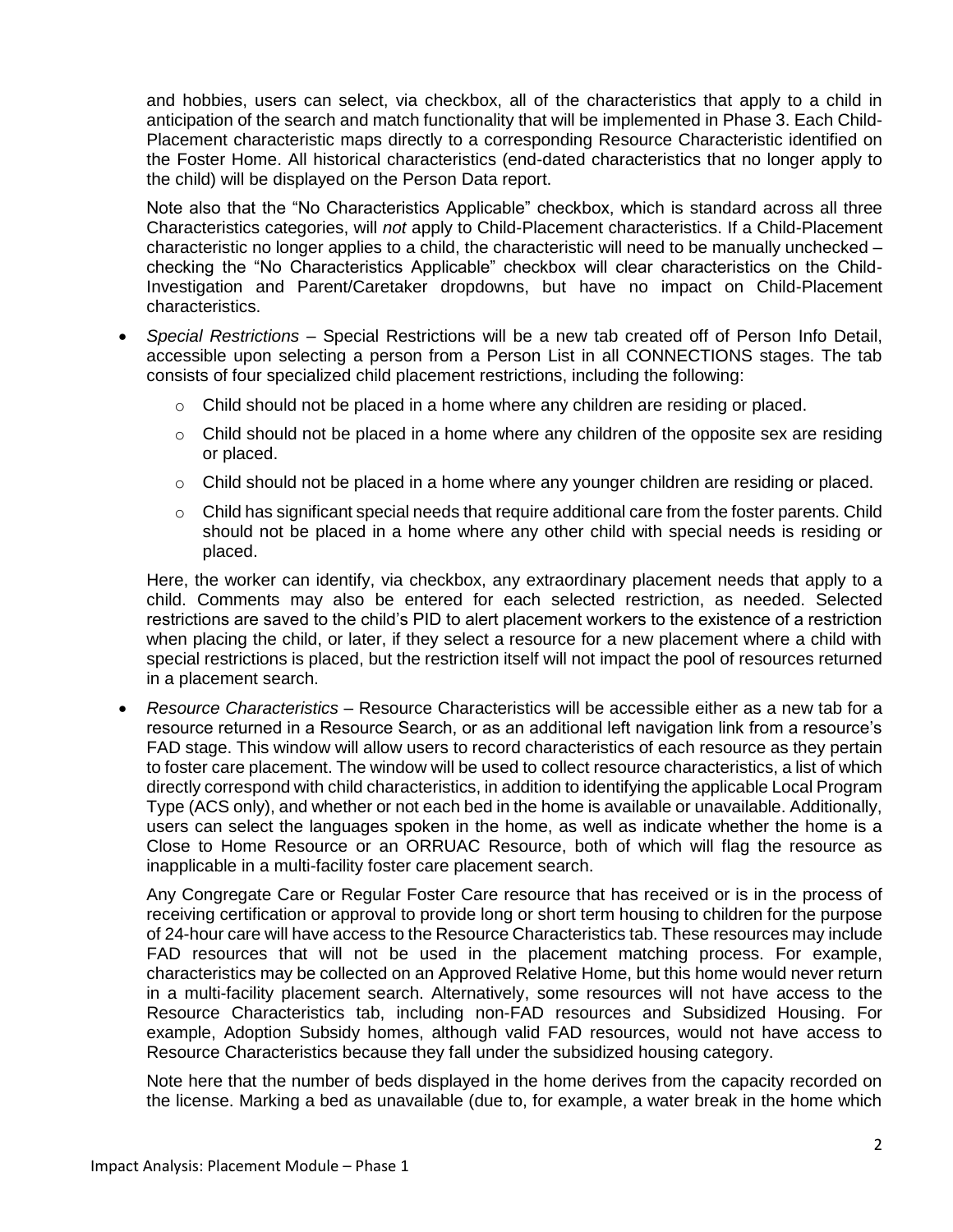has rendered a bathroom temporarily unusable) has no impact on the official capacity of the home as determined by the license.

• Staff Email – A new tab, "Email", will be accessible from the existing Staff Security module upon selecting an employee via the "Staff/Security" search dropdown. Here, users may enter the local portion of their employee email address – the agency/domain name (@dfa.state.ny.us, or, @acs.nyc.gov, for example) will be collected prior to Phase 1 implementation and display as readonly. Local email may be entered by either the employee themselves, on their own employee ID, or by the employee's designated Security Coordinator. CONNECTIONS users from State, Regional, OMR, OMH, CQC, CCF, and DFY offices will enter their entire email address, including the domain name.

### **Security/Business Functions/Access**

- Various levels of security and business functions are required to modify each of the four Phase 1 modules, some of which differs between ACS and Upstate counties and voluntary agencies. As follows:
	- o Child Characteristics
		- Both ACS and Rest of State: Modifiable from a worker's workload for INV, FAR, FSI, FSS, and FAD stages.
	- o Special Restrictions
		- ACS Stages Only (including ACS stages where Voluntary Agencies have case planning responsibilities) – Worker must have the Maintain Placement business function in addition to access to the INV, FAR, FSI, FSS, or FAD stage on a worker's workload.
		- Rest of State Modifiable from a worker's workload for INV, FAR, FSI, and FSS stages.
	- o Resource Characteristics
		- ACS and Voluntary Agency Staff– Worker must have the Resource Administrator business function, both when accessing the tab from the Resource Search dropdown *or* from a FAD stage on a workload.
		- Rest of State Worker must have the Resource Administrator business function when accessing from the Resource Search dropdown. No additional security is needed when accessing from the workload for FAD stages.
	- o Staff Email
		- Both ACS and Rest of State can enter the local portion of their email address for their own PID. An employee's designated Security Coordinator (staff with the Maintain Security business function) can also modify the local email address.

#### **Implications/Considerations**

 **Security/Business Functions** - Administrators will need to review current business processes and decide to whom the Maintain Placement and Resource Administrator business functions should be assigned, especially at ACS, where modify access will be specifically tied to business function, rather than a role in a stage. Additionally, establishing a process for onboarding employees in which local email address is recorded in CONNECTIONS by either the employee or their Security Coordinator will be helpful in maintaining the new Staff Email portion of Staff Security.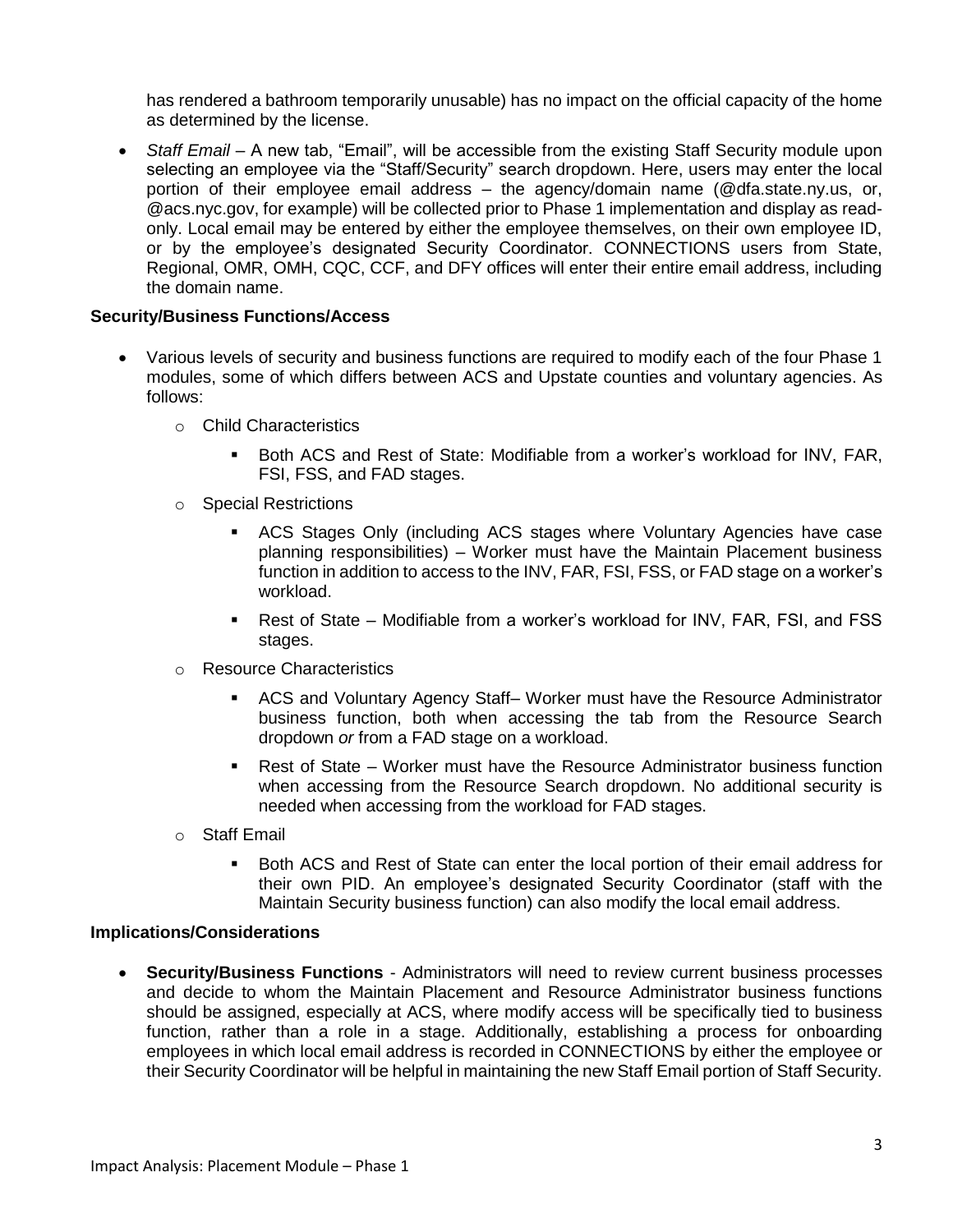Note that all other Placement module business functions will be available in Phase 1 and can be viewed and assigned on the Staff Security window, but have no impact in CONNECTIONS until later phases of the module are implemented. All Placement module business functions are as follows:

- o INITIATE PLACE
- o ASSIGN PLACE
- o \*MAINT PLACE *(Applicable in Phase 1)*
- o SEARCH FOR PLACE
- o RESOURCE COORD
- o \*RESOURCE ADMIN *(Applicable in Phase 1)*
- o PLACE DASH

### **Recommendations**

- Phase 1 of Placement provides the ability to capture child and foster care resource characteristics in anticipation of eventual search and match functionality that will be implemented in Phase 3. It is important to collect characteristics and special restrictions for children in existing open CONNECTIONS stages, as well as for children who are new to the system, and a business process should be established that lends itself to the most thorough and efficient means of collecting these imperative data elements. Likewise, as new resources are licensed or recertified, FAD workers should evaluate and record all corresponding Resource Characteristics to establish a detailed snapshot of each foster home. Child Characteristics and Resource Characteristics, specifically, drive the Placement search functionality available in Phase 3, and without accurate and dependable data entered and maintained on each end, best-match placements will not be found.
- The fully implemented Placement Module will determine availability and vacancies based in part on data entered in the Activities Module – therefore, local districts and voluntary agencies should begin reevaluating their Activities data entry processes now. The importance of accurate and timely data entry in Activities cannot be stressed enough, as although with full implementation, the Placement module will allow easier and partially automated entry of initial placements and transfers into the Activities module, discharges, which determine vacant beds, are still entirely left up to Activities data entry workers.
- Local district/voluntary agency administrators should be alert to OCFS/CONNECTIONS communications and announcements concerning the new Placement Module **and share that information with their staff.** RIST meetings will address the new window with more targeted follow up meetings if needed. *CONNECTIONS Build Bulletins* will be distributed with updates on the status of Placement: Phase 1, and will include links to information and resource materials as they are finalized. All materials will be posted on the Implementation Page of the CONNECTIONS websites.

#### **Training/Documentation and Preparation Tools**

 A **Quick Start Guide** that contains descriptions of the new windows, screen-shots, and step-bystep instructions will be available electronically, posted both to the CONNECTIONS Implementation website and within the application, on the Helpful Info tab.